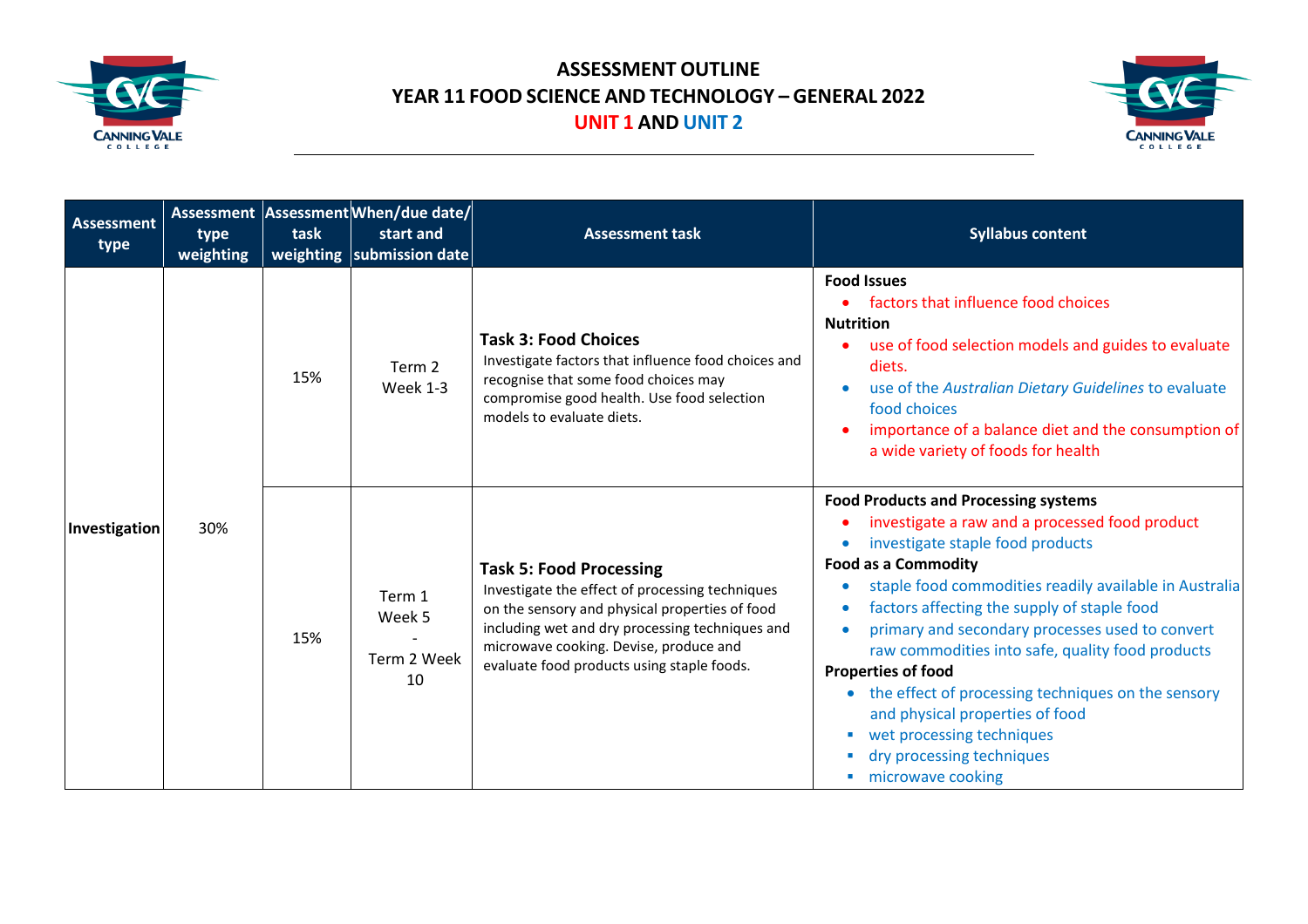



|  | <b>Assessment</b><br>type | <b>Assessment</b><br>type<br>weighting | <b>Assessment</b><br>task<br>weighting | When/due date/<br>start and<br>submission date                                                                                                                                                                                                                            | <b>Assessment task</b>                                                                                                                                                                                                                                                        | <b>Syllabus content</b>                                                                                                                                                                                                                                                                                                                                                                                                                                                                                                                                                                                                                                                                                                                                                                                                                                   |
|--|---------------------------|----------------------------------------|----------------------------------------|---------------------------------------------------------------------------------------------------------------------------------------------------------------------------------------------------------------------------------------------------------------------------|-------------------------------------------------------------------------------------------------------------------------------------------------------------------------------------------------------------------------------------------------------------------------------|-----------------------------------------------------------------------------------------------------------------------------------------------------------------------------------------------------------------------------------------------------------------------------------------------------------------------------------------------------------------------------------------------------------------------------------------------------------------------------------------------------------------------------------------------------------------------------------------------------------------------------------------------------------------------------------------------------------------------------------------------------------------------------------------------------------------------------------------------------------|
|  | Production                | 60%                                    | 20%                                    | Term 1<br><b>Week 7-9</b>                                                                                                                                                                                                                                                 | <b>Task 2: Celebrate Local Foods</b><br>Examine the variety and availability of local foods; the<br>economic and environmental considerations and<br>issues that arise from purchasing locally and lifestyle<br>choices; produce food using local raw and processed<br>foods. | <b>Food as a Commodity</b><br>classification of food<br>economic and environmental considerations when<br>purchasing locally produced commodities<br><b>Food Issues</b><br>environmental issues that arise from food and<br>lifestyle choices<br>ethical influences on food choices such as animal<br>$\bullet$<br>welfare, fair trade, resource use and country of<br>origin.<br><b>Food Products and Processing Systems</b><br>devise food products using raw and processed foods<br>produce food products using raw and processed<br>$\bullet$<br>foods<br>evaluate food products developed from raw and<br>processed foods<br><b>Properties of Food</b><br>Sensory properties that influence the selection and<br>use of raw and processed food<br>Physical properties that influence the selection and<br>$\bullet$<br>use of raw and processed food |
|  |                           | 10%                                    | Term 3<br>Week 10<br>Term 4 Week 2     | <b>Task 4: A Food Advertisement</b><br>Food advertisements often influence adolescent<br>food choices. Produce a simple, healthy food<br>product and use a selection of food styling<br>techniques to develop a food advertisement<br>appealing to the adolescent market. | <b>Food Issues</b><br>influences on adolescent food choices<br>$\bullet$<br><b>Food Products and Processing Systems</b><br>devise food products using staple foods<br>$\bullet$<br>produce food products using staple foods<br>$\bullet$                                      |                                                                                                                                                                                                                                                                                                                                                                                                                                                                                                                                                                                                                                                                                                                                                                                                                                                           |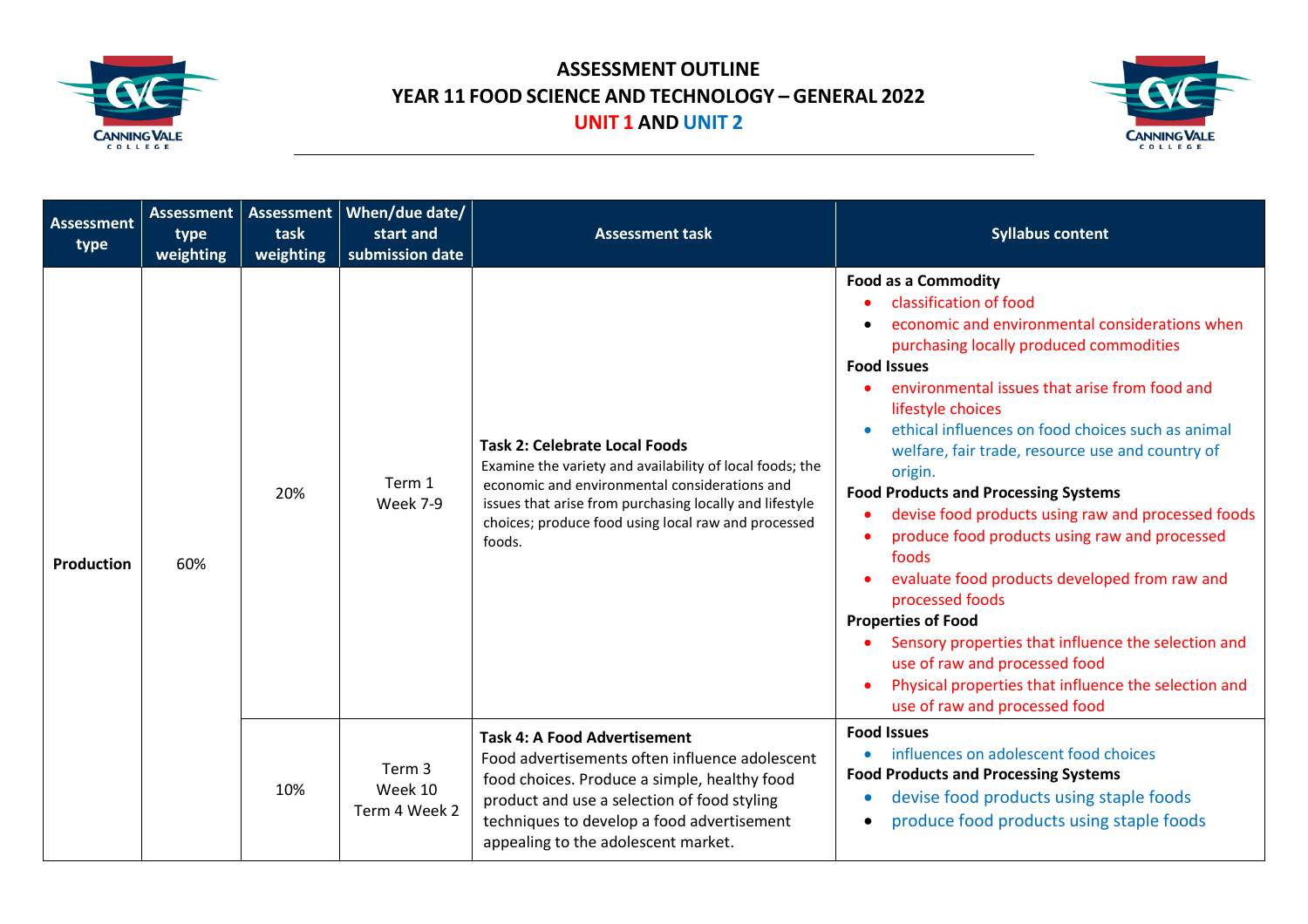



| <b>Assessment</b><br>type | <b>Assessment</b><br>type<br>weighting | <b>Assessment</b><br>task<br>weighting | When/due date/<br>start and<br>submission date | <b>Assessment task</b>                                                                                                                                                                                                                                             | <b>Syllabus content</b>                                                                                                                                                                                                                                                                                                                                                                                                                                                                                                                                                                                                                |
|---------------------------|----------------------------------------|----------------------------------------|------------------------------------------------|--------------------------------------------------------------------------------------------------------------------------------------------------------------------------------------------------------------------------------------------------------------------|----------------------------------------------------------------------------------------------------------------------------------------------------------------------------------------------------------------------------------------------------------------------------------------------------------------------------------------------------------------------------------------------------------------------------------------------------------------------------------------------------------------------------------------------------------------------------------------------------------------------------------------|
| <b>Production</b>         |                                        | 15%                                    | Term 3<br>Week 1-4                             | <b>Task 6: Small Scale Function</b><br>Demonstrate the use of staple food commodities<br>and wet and dry processing techniques to<br>produce food products. Evaluate the effect of<br>processing techniques on the sensory and<br>physical properties of the food. | <b>Properties of Food</b><br>Sensory properties that influence the selection and<br>use of staple foods and raw and processed food<br>Physical properties that influence the selection and<br>use of staple foods and raw and processed foods<br>Effect of processing techniques on the sensory and<br>$\bullet$<br>physical properties of food<br>Effect of processing techniques on the sensory and<br>physical properties of food<br><b>Food Products and Processing Systems</b><br>Devise, produce and evaluate food products using<br>staple foods<br>Devise, produce and evaluate food products using<br>raw and processed foods |
|                           |                                        | 15%                                    | Term 1<br>Week 9 - 10<br>Term 3<br>Week 5-7    | Task 8: A healthy Food Product<br>Devise and produce a healthy food product using<br>staple foods. Package the product and label as<br>required for food and beverage products in<br>Australia. Evaluate the product using the<br>Australian Dietary Guidelines.   | <b>Nutrition</b><br>food sources and function of nutrients and water in<br>the body<br>food sources and role of macronutrients and water<br>$\bullet$<br>for health<br>nutritional requirements of adolescents<br>$\bullet$<br>use of food selection models and guides to evaluate<br>$\bullet$<br>diets<br>use of the Australian dietary guidelines to evaluate<br>$\bullet$<br>food choices<br><b>Laws and Regulatory Codes</b><br>Australian food labelling requirements<br>Australian food labelling requirements                                                                                                                  |